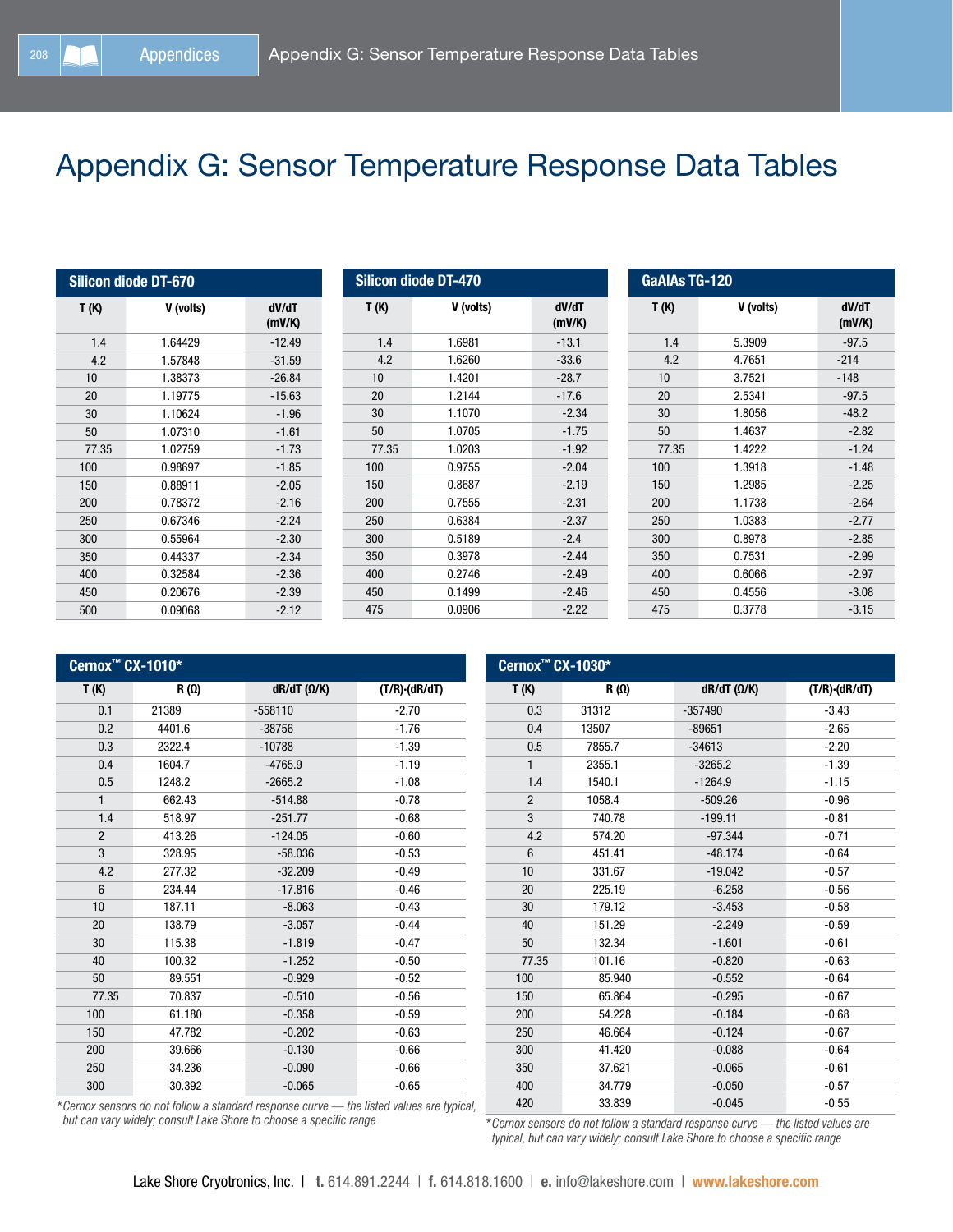| Cernox <sup>™</sup> CX-1050* |             |                        |                       |  |
|------------------------------|-------------|------------------------|-----------------------|--|
| T (K)                        | $R(\Omega)$ | $dR/dT$ ( $\Omega/K$ ) | $(T/R) \cdot (dR/dT)$ |  |
| 1.4                          | 26566       | $-48449$               | $-2.55$               |  |
| $\overline{2}$               | 11844       | $-11916$               | $-2.01$               |  |
| 3                            | 5733.4      | $-3042.4$              | $-1.59$               |  |
| 4.2                          | 3507.2      | $-1120.8$              | $-1.34$               |  |
| 6                            | 2252.9      | $-432.14$              | $-1.15$               |  |
| 10                           | 1313.5      | $-128.58$              | $-0.98$               |  |
| 20                           | 692.81      | $-30.871$              | $-0.89$               |  |
| 30                           | 482.88      | $-14.373$              | $-0.89$               |  |
| 40                           | 373.11      | $-8.392$               | $-0.90$               |  |
| 50                           | 305.19      | $-5.507$               | $-0.90$               |  |
| 77.35                        | 205.67      | $-2.412$               | $-0.91$               |  |
| 100                          | 162.81      | $-1.488$               | $-0.91$               |  |
| 150                          | 112.05      | $-0.693$               | $-0.93$               |  |
| 200                          | 85.800      | $-0.397$               | $-0.92$               |  |
| 250                          | 69.931      | $-0.253$               | $-0.90$               |  |
| 300                          | 59.467      | $-0.173$               | $-0.87$               |  |
| 350                          | 52.142      | $-0.124$               | $-0.83$               |  |
| 400                          | 46.782      | $-0.093$               | $-0.79$               |  |
| 420                          | 45.030      | $-0.089$               | $-0.77$               |  |

| Cernox <sup>™</sup> CX-1080* |             |                        |                  |
|------------------------------|-------------|------------------------|------------------|
| T(K)                         | $R(\Omega)$ | $dR/dT$ ( $\Omega/K$ ) | $(T/R)$ -(dR/dT) |
| 20                           | 6157.5      | $-480.08$              | $-1.56$          |
| 30                           | 3319.7      | $-165.61$              | $-1.50$          |
| 40                           | 2167.6      | $-79.551$              | $-1.47$          |
| 50                           | 1565.3      | $-45.401$              | $-1.45$          |
| 77.35                        | 836.52      | $-15.398$              | $-1.42$          |
| 100                          | 581.14      | $-8.213$               | $-1.41$          |
| 150                          | 328.75      | $-3.057$               | $-1.40$          |
| 200                          | 220.93      | $-1.506$               | $-1.36$          |
| 250                          | 163.73      | $-0.863$               | $-1.32$          |
| 300                          | 129.39      | $-0.545$               | $-1.26$          |
| 350                          | 106.98      | $-0.368$               | $-1.20$          |
| 400                          | 91.463      | $-0.261$               | $-1.14$          |
| 420                          | 86.550      | $-0.231$               | $-1.12$          |

*\*Cernox sensors do not follow a standard response curve — the listed values are typical, but can vary widely; consult Lake Shore to choose a specific range*

*\*Cernox sensors do not follow a standard response curve — the listed values are typical, but can vary widely; consult Lake Shore to choose a specific range*

| Cernox <sup>™</sup> CX-1070* |        |                        |                  |
|------------------------------|--------|------------------------|------------------|
| T (K)                        | R (Ω)  | $dR/dT$ ( $\Omega/K$ ) | $(T/R)$ -(dR/dT) |
| 4.2                          | 5979.4 | $-2225.3$              | $-1.56$          |
| 6                            | 3577.5 | $-794.30$              | $-1.33$          |
| 10                           | 1927.2 | $-214.11$              | $-1.11$          |
| 20                           | 938.93 | $-46.553$              | $-0.99$          |
| 30                           | 629.90 | $-20.613$              | $-0.98$          |
| 40                           | 474.89 | $-11.663$              | $-0.98$          |
| 50                           | 381.42 | $-7.490$               | $-0.98$          |
| 77.35                        | 248.66 | $-3.150$               | $-0.98$          |
| 100                          | 193.29 | $-1.899$               | $-0.98$          |
| 150                          | 129.60 | $-0.854$               | $-0.99$          |
| 200                          | 97.626 | $-0.477$               | $-0.98$          |
| 250                          | 78.723 | $-0.299$               | $-0.95$          |
| 300                          | 66.441 | $-0.201$               | $-0.91$          |
| 350                          | 57.955 | $-0.143$               | $-0.86$          |
| 400                          | 51.815 | $-0.106$               | $-0.81$          |
| 420                          | 49.819 | $-0.094$               | $-0.80$          |

*\*Cernox sensors do not follow a standard response curve — the listed values are typical, but can vary widely; consult Lake Shore to choose a specific range*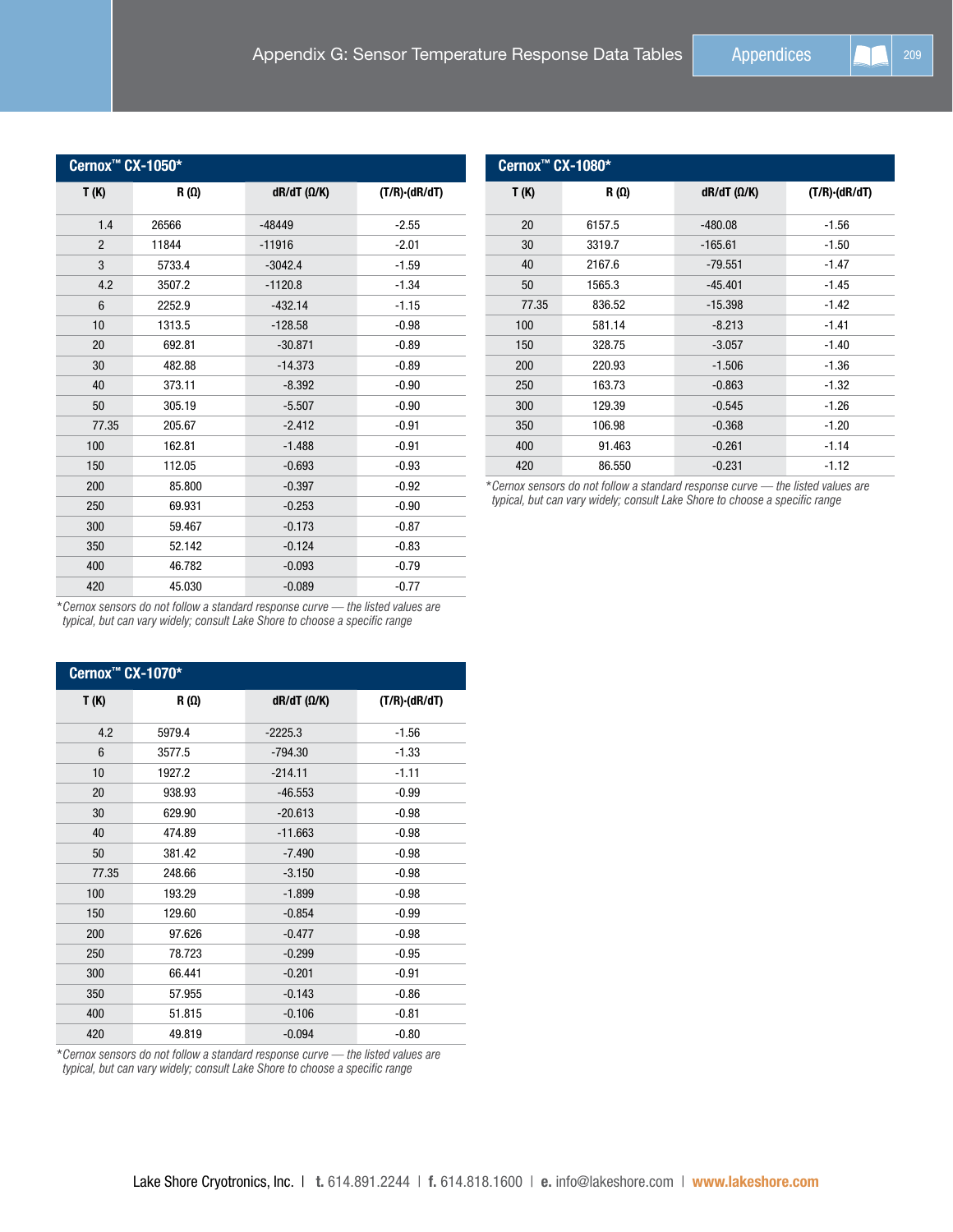| <b>Carbon-glass CGR-1-500</b> |             |                        |                  |
|-------------------------------|-------------|------------------------|------------------|
| T(K)                          | $R(\Omega)$ | $dR/dT$ ( $\Omega/K$ ) | $(T/R)$ -(dR/dT) |
| 1.4                           | 103900      | $-520000$              | $-6.9$           |
| 4.2                           | 584.6       | $-422.3$               | $-3.1$           |
| 10                            | 85.64       | $-13.39$               | $-1.6$           |
| 20                            | 36.21       | $-1.77$                | $-0.98$          |
| 30                            | 25.46       | $-0.653$               | $-0.77$          |
| 50                            | 18.05       | $-0.213$               | $-0.59$          |
| 77.35                         | 14.33       | $-0.098$               | $-0.48$          |
| 100                           | 12.75       | $-0.055$               | $-0.43$          |
| 150                           | 10.85       | $-0.027$               | $-0.37$          |
| 200                           | 9.79        | $-0.017$               | $-0.34$          |
| 250                           | 9.08        | $-0.012$               | $-0.33$          |
| 300                           | 8.55        | $-0.009$               | $-0.33$          |

| Carbon-glass CGR-1-2000 |             |                        |                     |  |
|-------------------------|-------------|------------------------|---------------------|--|
| T(K)                    | $R(\Omega)$ | $dR/dT$ ( $\Omega/K$ ) | $(T/R)$ - $(dR/dT)$ |  |
| 1.4                     | 1401600     | $-8440000$             | $-8.4$              |  |
| 4.2                     | 2260        | $-2060$                | $-3.8$              |  |
| 10                      | 196.7       | $-39.1$                | $-1.9$              |  |
| 20                      | 66.57       | $-4.05$                | $-1.2$              |  |
| 30                      | 43.14       | $-1.35$                | $-0.94$             |  |
| 50                      | 28.47       | $-0.401$               | $-0.70$             |  |
| 77.35                   | 21.65       | $-0.157$               | $-0.56$             |  |
| 100                     | 18.91       | $-0.094$               | $-0.49$             |  |
| 150                     | 15.70       | $-0.044$               | $-0.42$             |  |
| 200                     | 13.96       | $-0.027$               | $-0.39$             |  |
| 250                     | 12.83       | $-0.019$               | $-0.38$             |  |
| 300                     | 11.99       | $-0.015$               | $-0.36$             |  |

| Carbon-glass CGR-1-1000 |             |                        |                  |
|-------------------------|-------------|------------------------|------------------|
| T(K)                    | $R(\Omega)$ | $dR/dT$ ( $\Omega/K$ ) | $(T/R)$ -(dR/dT) |
| 1.4                     | 342900      | $-1900000$             | $-7.8$           |
| 4.2                     | 967.4       | $-802.77$              | $-3.5$           |
| 10                      | 104.9       | $-19.046$              | $-1.8$           |
| 20                      | 38.76       | $-2.183$               | $-1.1$           |
| 30                      | 25.88       | $-0.760$               | $-0.88$          |
| 50                      | 17.51       | $-0.233$               | $-0.66$          |
| 77.35                   | 13.51       | $-0.093$               | $-0.53$          |
| 100                     | 11.86       | $-0.057$               | $-0.48$          |
| 150                     | 9.92        | $-0.027$               | $-0.41$          |
| 200                     | 8.87        | $-0.017$               | $-0.37$          |
| 250                     | 8.18        | $-0.012$               | $-0.36$          |
| 300                     | 7.66        | $-0.009$               | $-0.35$          |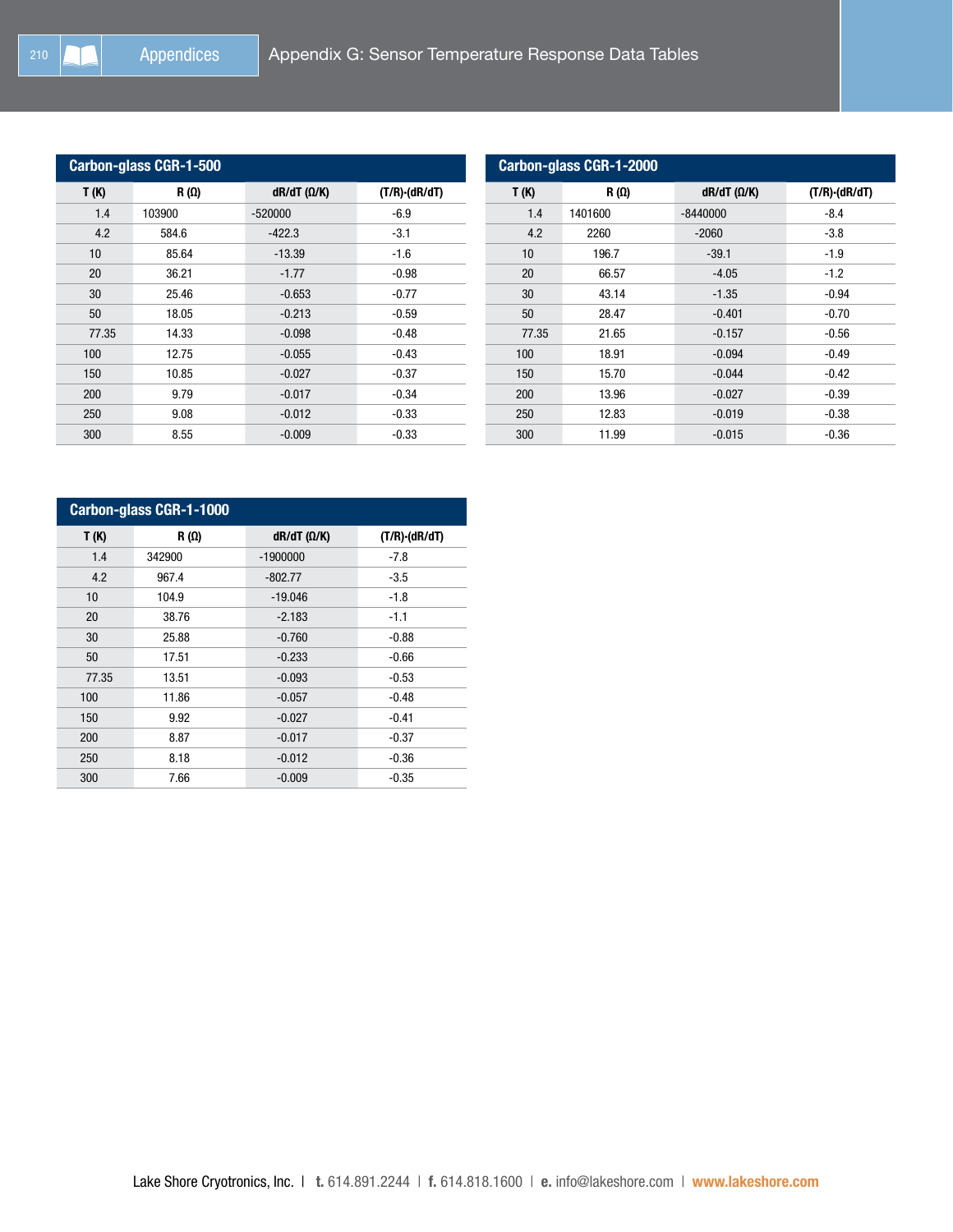| <b>Germanium GR-50-AA</b> |             |                        |                  |
|---------------------------|-------------|------------------------|------------------|
| T(K)                      | $R(\Omega)$ | $dR/dT$ ( $\Omega/K$ ) | $(T/R)$ ·(dR/dT) |
| 0.05                      | 35000       | $-3642000$             | $-5.2$           |
| 0.095                     | 2725        | $-92170$               | $-3.2$           |
| 0.2                       | 364.6       | $-4043$                | $-2.2$           |
| 0.3                       | 164.0       | $-964.0$               | $-1.8$           |
| 0.5                       | 73.75       | $-202.9$               | $-1.4$           |
| $\mathbf{1}$              | 33.55       | $-31.33$               | $-0.93$          |
| 1.4                       | 24.73       | $-13.15$               | $-0.74$          |
| $\overline{2}$            | 19.32       | $-6.167$               | $-0.64$          |
| 3                         | 15.59       | $-2.334$               | $-0.45$          |
| 4.2                       | 13.66       | $-1.036$               | $-0.32$          |
| 5                         | 13.02       | $-0.624$               | $-0.24$          |

| Germanium GR-1400-AA |             |                        |                     |
|----------------------|-------------|------------------------|---------------------|
| T(K)                 | $R(\Omega)$ | $dR/dT$ ( $\Omega/K$ ) | $(T/R)$ - $(dR/dT)$ |
| 1.4                  | 35890       | $-94790$               | $-3.7$              |
| $\overline{2}$       | 11040       | $-16670$               | $-3.0$              |
| 3                    | 3636        | $-2977$                | $-2.5$              |
| 4.2                  | 1689        | $-861.9$               | $-2.1$              |
| 6                    | 800.7       | $-278.9$               | $-2.1$              |
| 10                   | 252.8       | $-61.95$               | $-2.5$              |
| 20                   | 44.19       | $-5.41$                | $-2.4$              |
| 30                   | 17.18       | $-1.23$                | $-2.1$              |
| 50                   | 6.45        | $-0.211$               | $-1.6$              |
| 77.35                | 3.55        | $-0.050$               | $-1.1$              |
| 100                  | 2.80        | $-0.021$               | $-0.74$             |

| <b>Germanium GR-300-AA</b> |             |                        |                  |
|----------------------------|-------------|------------------------|------------------|
| T (K)                      | $R(\Omega)$ | $dR/dT$ ( $\Omega/K$ ) | $(T/R)$ -(dR/dT) |
| 0.3                        | 35180       | $-512200$              | $-4.4$           |
| 0.5                        | 5443        | $-34800$               | $-3.2$           |
| $\mathbf{1}$               | 875.7       | $-1901$                | $-2.2$           |
| 1.4                        | 448.6       | $-581.3$               | $-1.8$           |
| $\mathcal{P}$              | 248.8       | $-187.4$               | $-1.5$           |
| 3                          | 142.2       | $-60.14$               | $-1.3$           |
| 4.2                        | 94.46       | $-26.56$               | $-1.2$           |
| 6                          | 61.89       | $-12.42$               | $-1.2$           |
| 10                         | 33.20       | $-3.97$                | $-1.2$           |
| 20                         | 16.08       | $-0.750$               | $-0.93$          |
| 30                         | 10.81       | $-0.383$               | $-1.1$           |
| 50                         | 5.91        | $-0.148$               | $-1.3$           |
| 77.35                      | 3.50        | $-0.050$               | $-1.1$           |
| 100                        | 2.72        | $-0.024$               | $-0.88$          |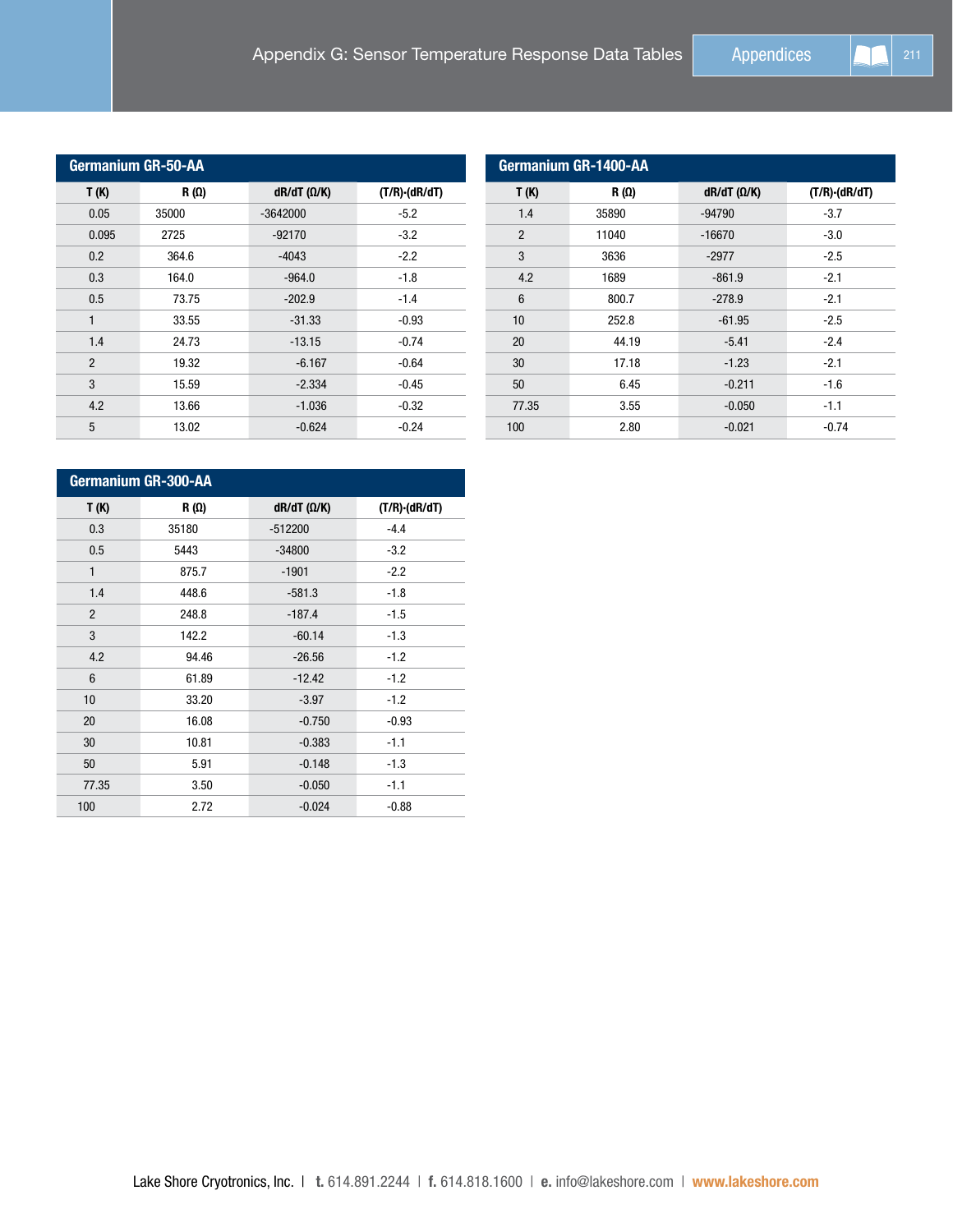| <b>Rox<sup>™</sup> RX-102A</b> |             |                        |                  |
|--------------------------------|-------------|------------------------|------------------|
| T(K)                           | $R(\Omega)$ | $dR/dT$ ( $\Omega/K$ ) | $(T/R)$ -(dR/dT) |
| 0.05                           | 70020       | $-5090000$             | $-3.6$           |
| 0.1                            | 19390       | $-266000$              | $-1.4$           |
| 0.2                            | 8278        | $-43000$               | $-1.0$           |
| 0.3                            | 5615        | $-16600$               | $-0.89$          |
| 0.5                            | 3701        | $-5478$                | $-0.74$          |
| 1                              | 2381        | $-1260$                | $-0.53$          |
| 1.4                            | 2005        | $-667$                 | $-0.47$          |
| $\overline{2}$                 | 1726        | $-331$                 | $-0.38$          |
| 3                              | 1502        | $-152$                 | $-0.30$          |
| 4.2                            | 1370        | $-80.3$                | $-0.25$          |
| 6                              | 1267        | $-40.5$                | $-0.19$          |
| 10                             | 1167        | $-15.3$                | $-0.13$          |
| 20                             | 1089        | $-3.96$                | $-0.07$          |
| 30                             | 1063        | $-1.75$                | $-0.05$          |
| 40                             | 1049        | $-1.06$                | $-0.04$          |

| <b>Rox™ RX-103A</b> |             |                    |                     |
|---------------------|-------------|--------------------|---------------------|
| T (K)               | $R(\Omega)$ | $dR/dT (\Omega/K)$ | $(T/R)$ - $(dR/dT)$ |
| 1.4                 | 30750       | $-13570$           | $-0.62$             |
| $\overline{2}$      | 25090       | $-6550$            | $-0.52$             |
| 3                   | 20710       | $-2940$            | $-0.43$             |
| 4.2                 | 18150       | $-1560$            | $-0.36$             |
| 6                   | 16130       | $-811$             | $-0.3$              |
| 10                  | 14060       | $-315$             | $-0.22$             |
| 20                  | 12290       | $-103$             | $-0.17$             |
| 30                  | 11550       | $-52.4$            | $-0.14$             |
| 40                  | 11150       | $-21.7$            | $-0.08$             |

| <b>Rox<sup>™</sup> RX-102B</b> |             |                        |                  |
|--------------------------------|-------------|------------------------|------------------|
| T(K)                           | $R(\Omega)$ | $dR/dT$ ( $\Omega/K$ ) | $(T/R)$ -(dR/dT) |
| 0.01                           | 9856.38     | $-413888$              | $-0.42$          |
| 0.02                           | 7289.79     | $-170565$              | $-0.47$          |
| 0.03                           | 5975.92     | $-100138$              | $-0.50$          |
| 0.04                           | 5184.10     | $-62048$               | $-0.48$          |
| 0.05                           | 4676.87     | $-41480$               | $-0.44$          |
| 0.1                            | 3548.94     | $-12578$               | $-0.35$          |
| 0.2                            | 2813.75     | $-4116$                | $-0.29$          |
| 0.3                            | 2502.26     | $-2365$                | $-0.28$          |
| 0.5                            | 2187.50     | $-1056$                | $-0.24$          |
| $\mathbf{1}$                   | 1884.56     | $-350.8$               | $-0.19$          |
| 1.4                            | 1779.33     | $-197.7$               | $-0.16$          |
| $\overline{2}$                 | 1691.44     | $-114.5$               | $-0.14$          |
| 3                              | 1606.45     | $-63.53$               | $-0.12$          |
| 4.2                            | 1546.44     | $-40.04$               | $-0.11$          |
| 6                              | 1488.89     | $-26.05$               | $-0.11$          |
| 10                             | 1410.19     | $-15.43$               | $-0.11$          |
| 20                             | 1300.92     | $-7.82$                | $-0.12$          |
| 30                             | 1239.54     | $-4.83$                | $-0.12$          |
| 40                             | 1198.80     | $-3.41$                | $-0.11$          |

| <b>Rox™ RX-202A</b> |             |                        |                     |
|---------------------|-------------|------------------------|---------------------|
| T(K)                | $R(\Omega)$ | $dR/dT$ ( $\Omega/K$ ) | $(T/R)$ - $(dR/dT)$ |
| 0.05                | 110000      | $-12300000$            | $-5.6$              |
| 0.1                 | 23340       | $-274000$              | $-1.2$              |
| 0.2                 | 11420       | $-49000$               | $-0.86$             |
| 0.3                 | 8364        | $-19400$               | $-0.69$             |
| 0.5                 | 6069        | $-6791$                | $-0.56$             |
| 1                   | 4366        | $-2000$                | $-0.46$             |
| 1.4                 | 3797        | $-935$                 | $-0.34$             |
| $\overline{2}$      | 3420        | $-440$                 | $-0.26$             |
| 3                   | 3112        | $-218$                 | $-0.21$             |
| 4.2                 | 2918        | $-121$                 | $-0.17$             |
| 6                   | 2757        | $-66.6$                | $-0.15$             |
| 10                  | 2579        | $-31.6$                | $-0.12$             |
| 20                  | 2390        | $-11.9$                | $-0.10$             |
| 30                  | 2300        | $-6.88$                | $-0.09$             |
| 40                  | 2244        | $-4.58$                | $-0.08$             |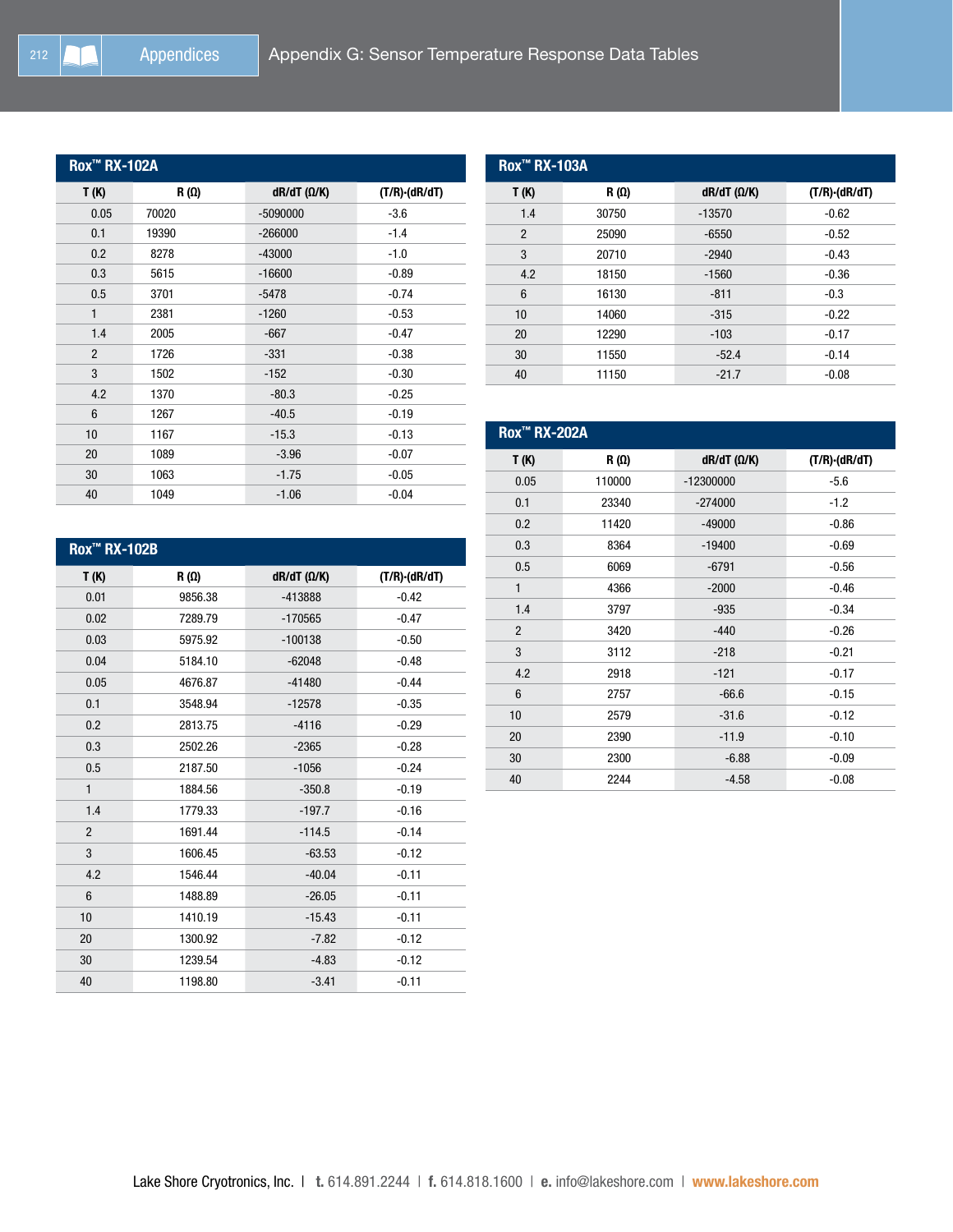| <b>Platinum PT-100</b> |             |                        |                  |
|------------------------|-------------|------------------------|------------------|
| T(K)                   | $R(\Omega)$ | $dR/dT$ ( $\Omega/K$ ) | $(T/R)$ -(dR/dT) |
| 20                     | 2.2913      | 0.085                  | 0.74             |
| 30                     | 3.6596      | 0.191                  | 1.60             |
| 50                     | 9.3865      | 0.360                  | 1.90             |
| 77.35                  | 20.380      | 0.423                  | 1.60             |
| 100                    | 29.989      | 0.423                  | 1.40             |
| 150                    | 50.788      | 0.409                  | 1.20             |
| 200                    | 71.011      | 0.400                  | 1.10             |
| 250                    | 90.845      | 0.393                  | 1.10             |
| 300                    | 110.354     | 0.387                  | 1.10             |
| 400                    | 148.640     | 0.383                  | 1.00             |
| 500                    | 185.668     | 0.378                  | 1.00             |
| 600                    | 221.535     | 0.372                  | 1.00             |
| 700                    | 256.243     | 0.366                  | 1.00             |
| 800                    | 289.789     | 0.360                  | 1.00             |

| <b>Rhodium-iron RF-800-4</b> |             |                        |                     |
|------------------------------|-------------|------------------------|---------------------|
| T(K)                         | $R(\Omega)$ | $dR/dT$ ( $\Omega/K$ ) | $(T/R)$ - $(dR/dT)$ |
| 1.4                          | 1.5204      | 0.178                  | 0.16                |
| 4.2                          | 1.9577      | 0.135                  | 0.29                |
| 10                           | 2.5634      | 0.081                  | 0.32                |
| 20                           | 3.1632      | 0.046                  | 0.29                |
| 30                           | 3.5786      | 0.040                  | 0.34                |
| 50                           | 4.5902      | 0.064                  | 0.71                |
| 77.4                         | 6.8341      | 0.096                  | 1.1                 |
| 100                          | 9.1375      | 0.106                  | 1.2                 |
| 150                          | 14.463      | 0.105                  | 1.1                 |
| 200                          | 19.641      | 0.102                  | 1.0                 |
| 250                          | 24.686      | 0.101                  | 1.0                 |
| 300                          | 29.697      | 0.101                  | 1.0                 |
| 350                          | 34.731      | 0.101                  | 1.0                 |
| 400                          | 39.824      | 0.103                  | 1.0                 |

| <b>Rhodium-iron RF-100</b> |             |                        |                  |
|----------------------------|-------------|------------------------|------------------|
| T(K)                       | $R(\Omega)$ | $dR/dT$ ( $\Omega/K$ ) | $(T/R)$ -(dR/dT) |
| 1.4                        | 6.892       | 0.489                  | 0.10             |
| 4.2                        | 8.2053      | 0.418                  | 0.21             |
| 10                         | 10.072      | 0.245                  | 0.24             |
| 20                         | 11.858      | 0.137                  | 0.23             |
| 30                         | 13.130      | 0.131                  | 0.29             |
| 50                         | 16.724      | 0.242                  | 0.72             |
| 77.4                       | 25.298      | 0.368                  | 1.1              |
| 100                        | 34.123      | 0.403                  | 1.2              |
| 150                        | 54.292      | 0.396                  | 1.1              |
| 200                        | 73.692      | 0.381                  | 1.0              |
| 250                        | 92.529      | 0.374                  | 1.0              |
| 300                        | 111.19      | 0.373                  | 1.0              |

| Thermocouple type E (T <sub>ref</sub> = 273.15 K) |              |                      |  |
|---------------------------------------------------|--------------|----------------------|--|
| T(K)                                              | $EMF(\mu V)$ | $dV/dT$ ( $\mu$ V/K) |  |
| 3.2                                               | $-9834.9$    | 1.59                 |  |
| 4.2                                               | $-9833.0$    | 2.09                 |  |
| 10                                                | $-9813.3$    | 4.66                 |  |
| 20                                                | $-9747.0$    | 8.51                 |  |
| 30                                                | $-9643.8$    | 12.1                 |  |
| 40                                                | $-9505.5$    | 15.5                 |  |
| 50                                                | $-9334.2$    | 18.7                 |  |
| 75                                                | $-8777.7$    | 25.6                 |  |
| 100                                               | $-8063.4$    | 31.4                 |  |
| 150                                               | $-6238.1$    | 41.2                 |  |
| 200                                               | $-3967.4$    | 49.3                 |  |
| 250                                               | $-1328.7$    | 56.0                 |  |
| 300                                               | 1608.0       | 61.1                 |  |
| 350                                               | 4777.7       | 65.6                 |  |
| 400                                               | 8159.8       | 69.6                 |  |
| 500                                               | 15426        | 75.3                 |  |
| 600                                               | 23138        | 78.6                 |  |
| 670                                               | 28694        | 80.0                 |  |
| 700                                               | 31100        | 80.4                 |  |
| 800                                               | 39179        | 81.0                 |  |
| 900                                               | 47256        | 80.4                 |  |
| 1000                                              | 55247        | 79.3                 |  |
| 1100                                              | 63119        | 78.1                 |  |
| 1200                                              | 70842        | 76.3                 |  |
| 1270                                              | 76136        | 75.2                 |  |